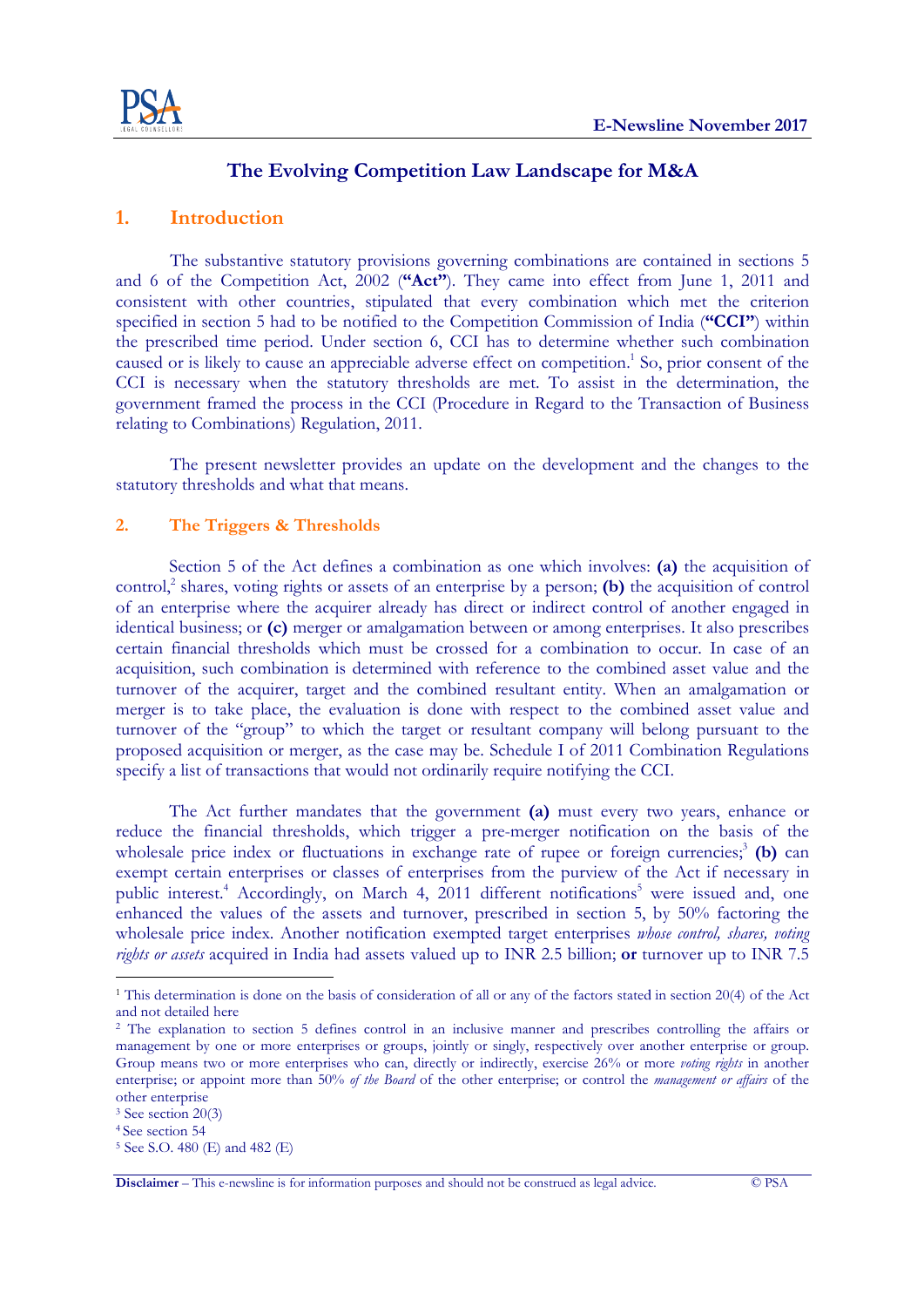

billion. This exemption was for five years. On March 4, 2016 similar notifications<sup>6</sup> were issued whereby:

- March 2011 notification was superseded;
- Values of section 5 assets and turnover were enhanced by 100% factoring the wholesale Values of section 5 assets and turnover were enhanced by 100% factoring the wholesale price index; <ul>\n<li>March 2011 notification was superseded;</li>\n<li>Values of section 5 assets and turnover were enhanced by 100% factoring the wholesale price index;</li>\n<li>Exemptions were put in place for another five years, but with increased thresholds;</li>\n<li> The revised asset value was INR 3.5 billion (versus INR 2.5 billion) and the revised</li>\n</ul>
- Exemptions were put in place for another five years, but with increased thresholds; Exemptions were put in place for another five years, but with increased thresholds;
- turnover was INR 10 billion (versus INR 7.5 billion). Both 2011 and 2016 notifications turnover was INR 10 billion (versus INR 7.5 billion). Both 2011 and 2016 notifications covered situations in the context of acquisitions only. In dollar terms, the revised covered situations in the context of acquisitions only. In dollar terms, the revised thresholds after March 2016 notification stood at about USD 54 million<sup>7</sup> for assets value and USD 154 million for turnover. thresholds after March 2016 notification stood at about USD 54 million<sup>7</sup> for assets v<br>and USD 154 million for turnover.<br>The current position, therefore, of section 5 thresholds is as follows.

- In case of parties to the combination (a) within India: value of the assets should be more than INR 20 billion (USD 308 million) and turnover should be more than INR 60 billion than INR 20 billion (USD 308 million) and turnover should be more than INR 60 billion (USD 923 million); (b) *outside, but including Indian values:* assets more than USD 1 billion, including at least INR 10 billion in India (USD 154 million) and turnover more than USD including at least INR 10 billion in India (USD 154 million) and turnover more than USD 3 billion and, at least, INR 30 billion arising in India (USD 462 million) In the second instance, value of the group where the enterprise will become a part of after In the second instance, value of the group where the enterprise will become a part of after
- acquisition, merger or amalgamation becomes key (a) within India: value of the assets should be more than INR 80 billion (USD 1.2 billion) and turnover should be more than INR 240 billion (USD 923 million); (b) *outside, but including Indian values:* assets more than USD 4 billion, including at least INR 10 billion in India (USD 154 million) and turnover more than USD 3 billion and, at least, INR 30 billion arising in India (USD 462 million).

# 3. The Revised Triggers Revised Triggers

 Within just over a year, on March 29, 2017 the Indian government again revised the Within just over a year, on March 29, 2017 the Indian government again revised the landscape for M&A activity valid through the next five years. This time it extended<sup>8</sup> the scope of small target exemptions to include transactions other than acquisitions i.e., mergers or Within just over a year, on March 29, 2017 the Indian government again revised the landscape for M&A activity valid through the next five years. This time it extended<sup>8</sup> the scope of small target exemptions to include tran acquired, taken control of, merged or amalgamated is up to INR 3.5 billion (about USD 54 million) in India; or turnover up to INR 10 billion (about USD 154 million) in India stand exempted and do not have to approach the CCI for a transaction clearance. rch 4, 2016 similar notifications<br>
e enhanced by 100% factoring t<br>
e years, but with increased thresh<br>
no (versus INR 2.5 billion) and 2016<br>
5.5 billion). Both 2011 and 2016<br>
issitions only. In dollar terms,<br>
od at about **ENEAR METALLY ASSES CONSULTER EXECUTIVE EXECUTIVE EXECUTIVE EXECUTIVE (EXECUTIVE THE CONSULTER CONSULTER THE CONSULTER CONSULTER CONSULTER CONSULTER CONSULTER CONSULTER CONSULTER CONSULTER CONSULTER CONSULTER CONSULTER C** 

Further, where the acquisition, amalgamation or merger is only of a business, division or portion of an enterprise<sup>9</sup> then, only the asset and turnover value of such business or division or attributable portion will be considered. Value of the assets shall include brand value, goodwill, attributable portion will be considered. Value of the assets shall include brand value, goodwill, values of various intellectual property rights involved, as well as other similar commercial rights. The asset value shall be based on the enterprise's book value of the assets in the audited accounts. then, only the asset and turnover value of such business or division or be considered. Value of the assets shall include brand value, goodwill, tual property rights involved, as well as other similar commercial rights.<br>aas The asset value shall be based on the enterprise's book value of the assets in the audited accounts.

<sup>-</sup>6 See S.O. 674 and S.O.675(E)

<sup>&</sup>lt;sup>7</sup>Applying a conversion rate of USD  $1 = \text{INR } 65$  and the figures rounded off

<sup>8</sup>Gazette Notification dated March 29, 2017 covered S.O. 988(E) issued by Ministry of Corporate Affairs on March Gazette Notification dated March 29, 2017 covered S.O. 988(E) issued by Ministry of Corporate Affairs on March 27, 2017. By SO 989(E), also dated March 27, 2017, the notification of March 4, 2016 was rescinded 27, 2017. By SO 989(E), also dated March 27, 2017, the notification of March 4, 2016 was rescinded <sup>7</sup> Applying a conversion rate of USD 1 = INR 65 and the figures rounded off<br><sup>8</sup> Gazette Notification dated March 29, 2017 covered S.O. 988(E) issued by Ministry of Corporate Affairs on March<br>27, 2017. By SO 989(E), also d

Enterprise effectively refers to a going concern that is already conducting or has previously conducted business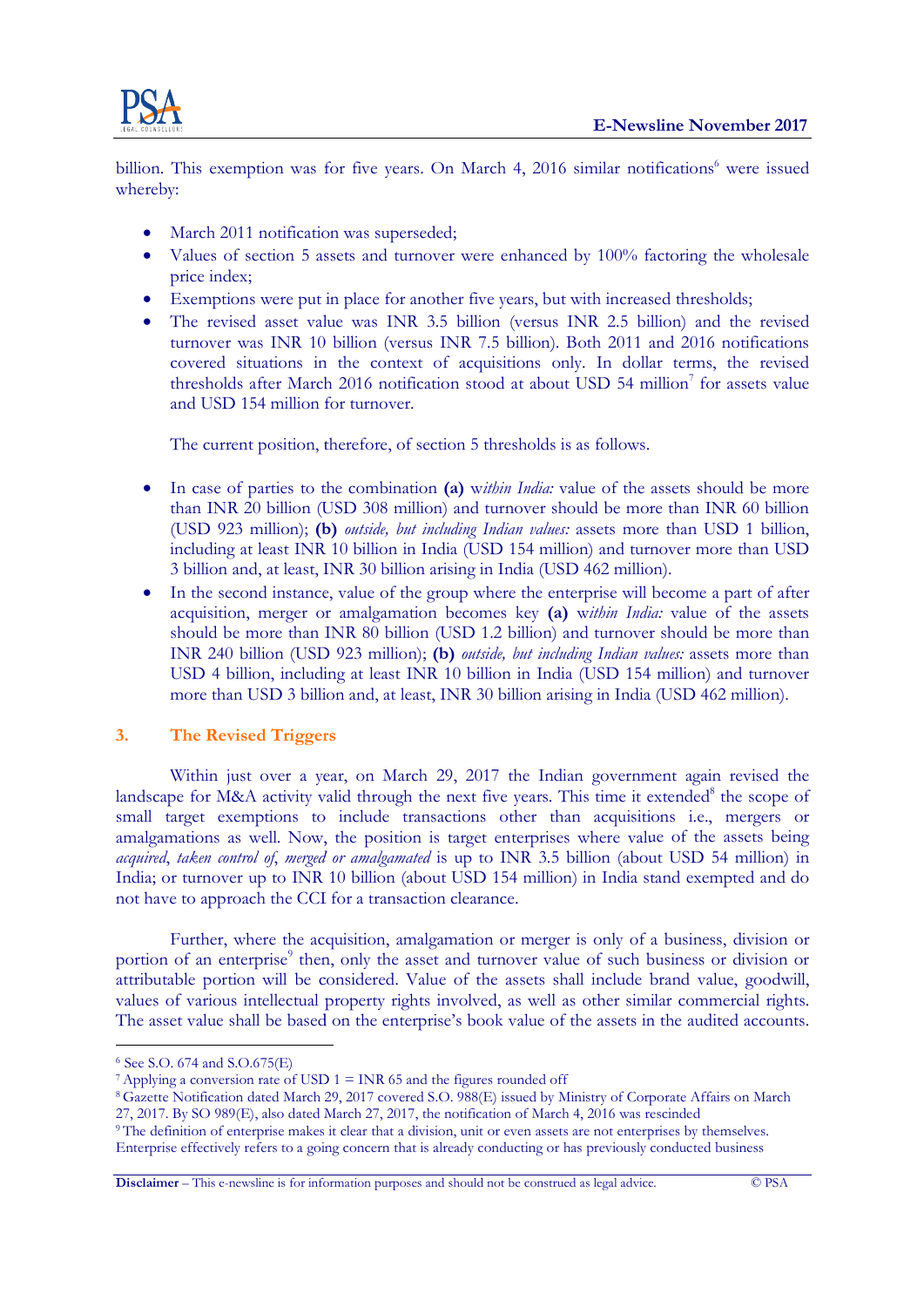

Where accounts are not yet due to be filed, then it will be based on the statutory Where accounts are not yet due to be filed, then it will be based on the statutory auditor's report in the fiscal preceding the financial year where the date of the intended combination falls, while the fiscal preceding the financial year where the date of the intended combination falls, while considering depreciation as well.

In view of the overarching objective of the Act to promote competition for public welfare, In view of the overarching objective of the Act to promote competition for public welfare, these latest changes of March 2017 are wide and appear to be targeted to spur economic growth. The goal behind them appears to be to ensure that transactions involving small enterprises should The goal behind them appears to be to ensure that transactions involving small enterprises should be kept outside CCI's scrutiny as they cannot adversely impact the market. H be kept outside CCI's scrutiny as they cannot adversely impact the market. Hopefully, this will ensure transactional costs come down as do closing timelines. So, to underscore, if the ensure transactional costs come down as do closing timelines. So, to underscore, if the jurisdictional thresholds are met and no exemptions are available, the proposed combination needs jurisdictional thresholds are met and no exemptions are available, the proposed combination needs to be mandatorily notified to the CCI. oal behind them appears to be to ensure that transactions involving small enterprises should<br>pt outside CCI's scrutiny as they cannot adversely impact the market. Hopefully, this will<br>e transactional costs come down as do

notify combinations to the CCI within 30 calendar days of the relevant trigger event. Failure to notify combinations to the CCI within 30 calendar days of the relevant trigger event. Failure to give the prescribed notice within the statutory period empowered the CCI, impose a penalty on the defaulting parties which could extend up to 1% of the total turnover or impose a penalty on the defaulting parties which could extend up to 1% of the total turnover or the assets, whichever is higher. The exemption to notify will be in effect for five years from June the assets, whichever is higher. The exemption to notify will be in effect for five years from June 29, 2017. Going forward, the position is that execution of a binding agreement will not be a trigger event, but parties will be obligated to ensure that closing will occur after securing CCI approval or upon expiry of 210 days, where they have notified the CCI. upon expiry of 210 days, where they have notified the CCI. ify combinations to the CCI within 30 calendar days of the relevant trigger event. Failure to the prescribed notice within the statutory period empowered the CCI, under section 43A, to ose a penalty on the defaulting parti under section 43A, to

# 4. Approval & Considerations &

4.1 The Two Forms: As noted above, the primary consideration is to determine whether the **4.1** The Two Forms: As noted above, the primary consideration is to determine whether the combination will cause or be likely to impact competition adversely within the relevant market in India. In order to secure an approval for the combination, two forms are to be filed; and, the filing fee for Form I is INR 1.5 million or USD 23,000 while for the long Form II is INR 5 million or 1.5 million or USD 23,000 while for the long Form II is INR 5 million or USD 77,000. The obligation to pay is on the acquirer, in case of an acquisition, or the parties to a USD 77,000. The obligation to pay is on the acquirer, in case of an acquisition, or the parties to a merger or amalgamation in those cases. In case of a joint notification, fees are payable jointly or severally. If the parties fail to notify prior to closing, the CCI has the power to impose sanctions severally. If the parties fail to notify prior to closing, the CCI has the power to impose sanctions and parties will be exposed to penalties, referred above . Unlike many other regulators, CCI has used these powers regularly. Therefore, parties must be cognizant of the fact that they pay acute<br>heed to this requirement. Both forms require extensive information, far more than required by the<br>equivalent law in the US o heed to this requirement. Both forms require extensive information, far more than required by the heed to this requirement. Both forms require extensive information, far more than required by the equivalent law in the US or EU. When parties have withheld information, or neglected to provide required details CCI has invalidated the forms compelling fresh filings. note are only at the high then it will be based on the standary independent<br>one standary increases of the change of public welfare increases of the changes of March 2017 are wide and appear to be tangeted to spare computin fee for Form I is INR 1.5 million or USD 23,000 while for the long Form II is INR 5 million or USD 77,000. The obligation to pay is on the acquirer, in case of an acquisition, or the parties to a merger or amalgamation in **Exhibitive Note that the state of the Constitute November 2017.**<br>
The state is constructed by the first of the Sub client with the based on the state of proposition is the first of the state of the state of the state of those cases. In case of a joint notification, fees are payable jointly or

required details CCI has invalidated the forms compelling fresh filings.<br>4.2 Process Overview: Upon receipt of the form, the sequential steps are as follows. CCI has to form a prima facie opinion within 30 working days after it receives the initial notice of the 30 working days after it receives the initial notice of the proposed combination. It has a right to reach out to third parties or statutory authorities which it may or may not exercise. If it does, the time period may be extended by up to 15 working days may or may not exercise. If it does, the time period may be extended by up to 15 working days with possibility of another extension by another 15 working days if modifications are to be done. with possibility of another extension by another 15 working days if modifications are to be done. may or may not exercise. If it does, the time period may be extended by up to 15 working days<br>with possibility of another extension by another 15 working days if modifications are to be done.<br>If CCI concludes that the tran necessary changes to address its concerns, it will clear it. Where it forms a *prima facie* opinion that a combination is likely to cause, or has caused, an adverse effect it shall issue a show-cause notice to the parties seeking explanation(s) why it should not be investigated. After the parties file their the parties seeking explanation(s) why it should not be investigated. After the parties file their the parties seeking explanation(s) why it should not be investigated. After the parties file their reply,<sup>11</sup>CCI may either direct the Director-General to conduct a detailed investigation or do so on

 $\overline{a}$ 

-

 $10$  See notification no S.O. 2039 $(E)$  issued by Ministry of Corporate Affairs

<sup>&</sup>lt;sup>11</sup>The parties are given 30 days to reply

**Disclaimer** – This e-newsline is for information purposes and should not be construed as legal advice. © PSA